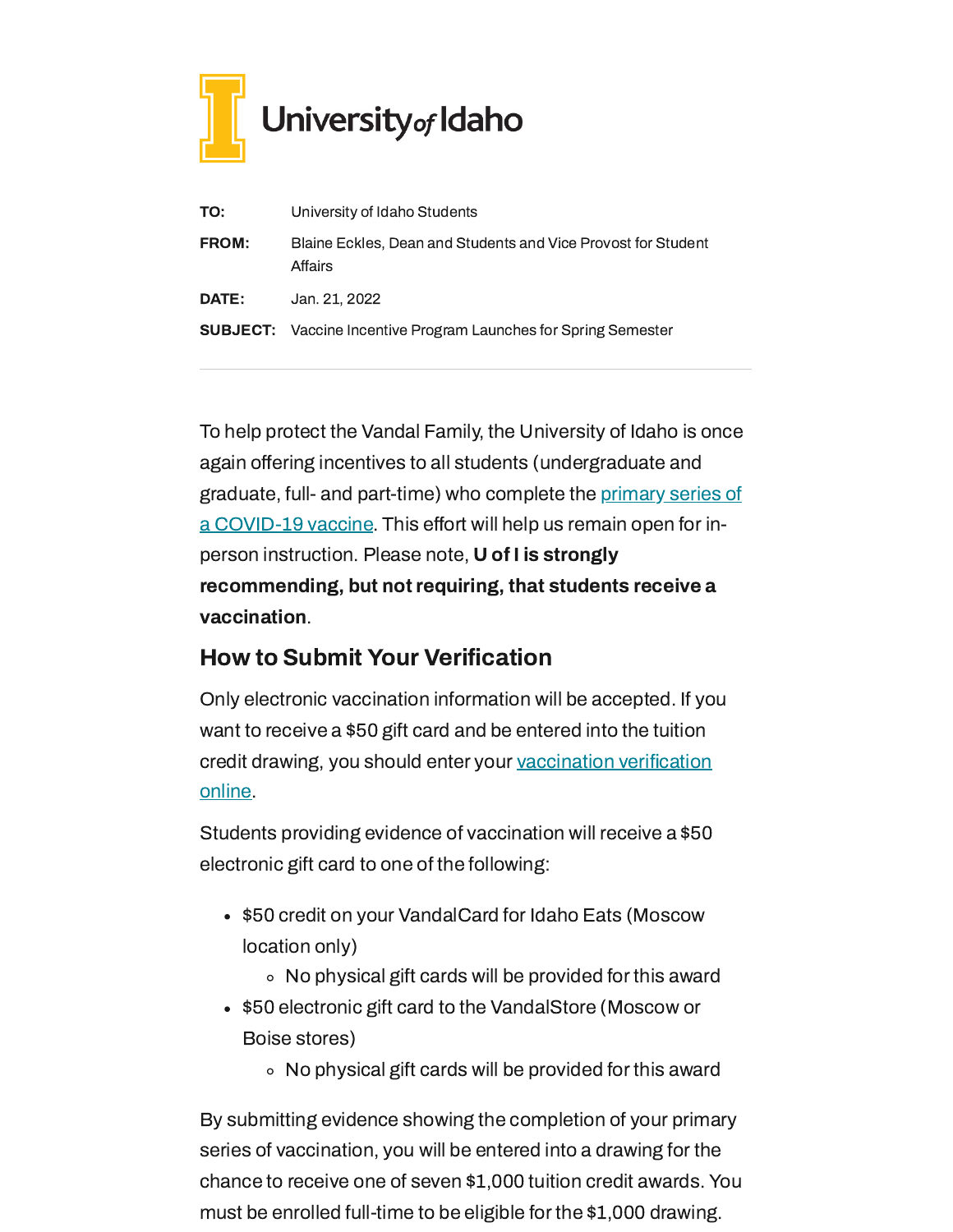You do not need to have received the booster to be eligible for the drawing, although the university does recommend receiving a booster if you are eligible.

Any submitted documentation will not be retained by the university once the drawings for the academic year are complete. For more information, review U of I's Privacy [Statement](https://www.uidaho.edu/privacy).

The first round of gift cards will be given the week of Jan. 31. The first tuition credit drawing of \$1,000 award will be Thursday, Feb. 3, and will occur weekly thereafter. Students have until Friday, March 4, to submit their documentation.

## What Do I Do If I Have Already Submitted My Vaccination Information?

You do not need to re-submit your proof of vaccination. If you received an incentive gift card as part of any prior semester vaccination incentives, you are not eligible for another \$50 award. However, you do remain eligible to receive the \$1,000 tuition credit.

## How to Get a Vaccine?

The university is hosting a limited number of vaccine clinics on campus this semester. [Register](https://www.uidaho.edu/vandal-health-clinic/coronavirus/vaccine/pre-register) now. Vaccines are also available in [locations](https://www.vaccines.gov/search/) across the state.

## Will This Impact My Financial Aid? Will I be taxed?

Gift cards and other awards students receive due to their ties to an institution must be accounted for as a part of the financial aid package. Your overall package of financial assistance may be adjusted due to receiving the vaccine gift card and/or tuition credit award. If you have questions about whether a \$50 gift card or larger tuition credit may impact your financial aid, email the [Financial](mailto:finaid@uidaho.edu) Aid Office. Students on a student visa (F-1, J-1, etc.) may incur tax implications due to receiving vaccine incentive gift cards. If you have questions about any potential tax implications, email Student [Accounts.](mailto:acctrec@uidaho.edu)

The university reserves the right to request a physical copy of your vaccination information for verification purposes.